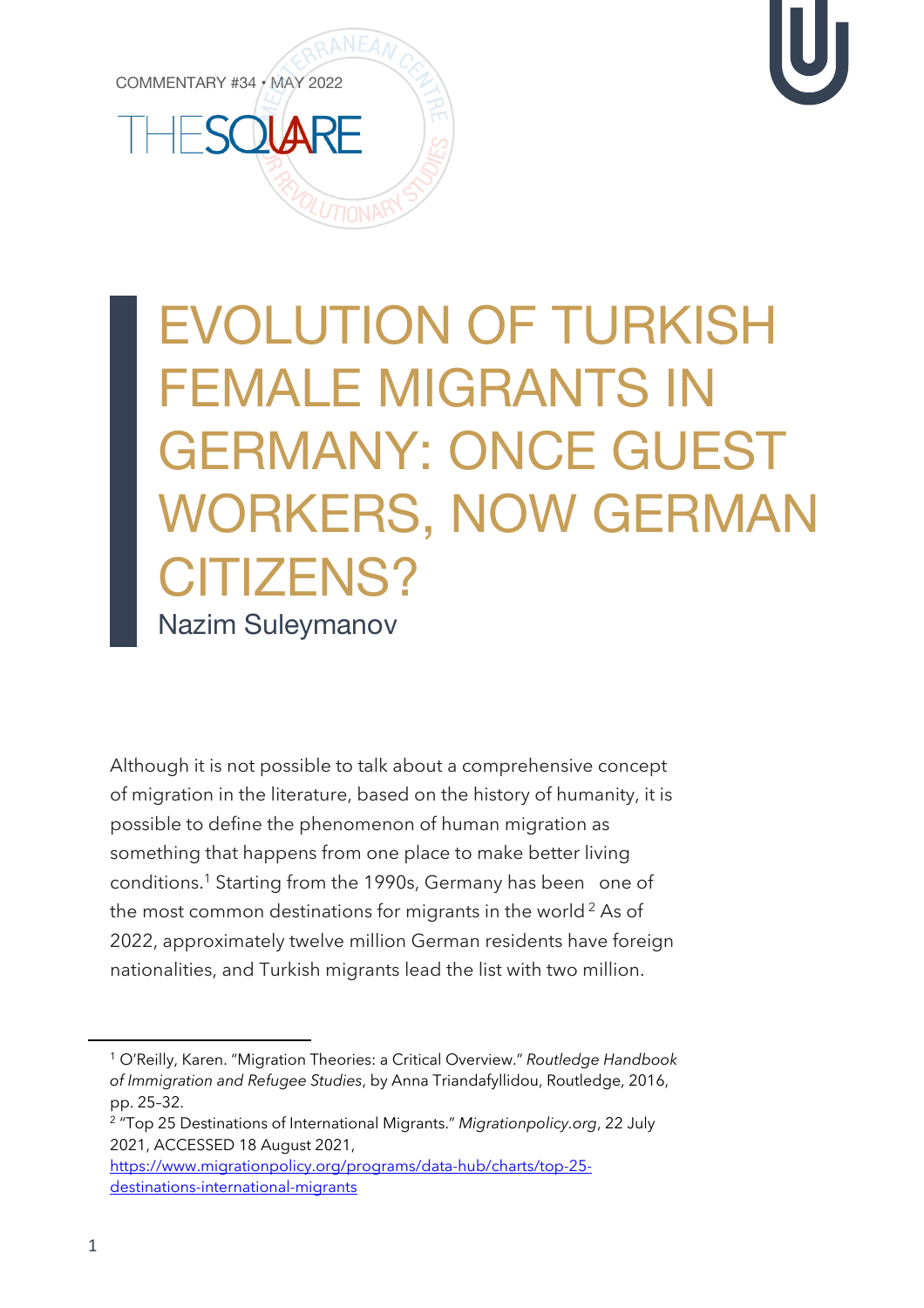Women account for roughly half of the total Turkish migrants. It is evident that there is a difference in the motives of alone female migrants and the females who migrated with their families. Data collected by Karaca show that Cologne leads the list for the number of Turkish female migrants.<sup>3</sup> The majority of them is married and does not have sufficient knowledge of the German language. The common reason for their migration to Germany is marriage and family unification, according to interviews made in 2015 by Karaca with women migrated starting from 90s.

At the beginning of the 1950s, the unemployment rate decreased in the Federal Republic of Germany; at the same time, the demand of workers increased. There was a flow of immigrant workers, and employers expressed the intention to recruit them legally. After a recruitment agreement between Turkey and Germany, the first Turkish migrants reached Germany on 31st October 1961.

At first, they were accepted as Gastarbeiter (guest workers), but then most of them settled in Germany permanently. The language barrier was a common obstacle for all migrants. In this first stage, approximately forty women migrated to Germany to find a job. At that time, Turkish newspapers were busied with the 1960s coup. Therefore, there are not too many articles related to migration. However, in the state controlled, currently pro-AKP "Aksham" newspaper, there are nine articles dealing with the topic of Turkish women migrants. All indicate they had higher possibility of finding a job in Germany than in their own country. In the 1970s, many Turks decided to migrate for political reasons.; indeed, political violence became a severe issue in Turkey, and the "low-level war" forced many Turks, especially women to migrate to Germany.

Until the end of the 1970s, the immigrant female workforce in Germany was employed in more industrial capitalist initiatives as

<sup>3</sup> Karaca, N. and Erol Karaca. "The Future Expectations and Laboration of Migrant Women From Turkey in Germany." (2016).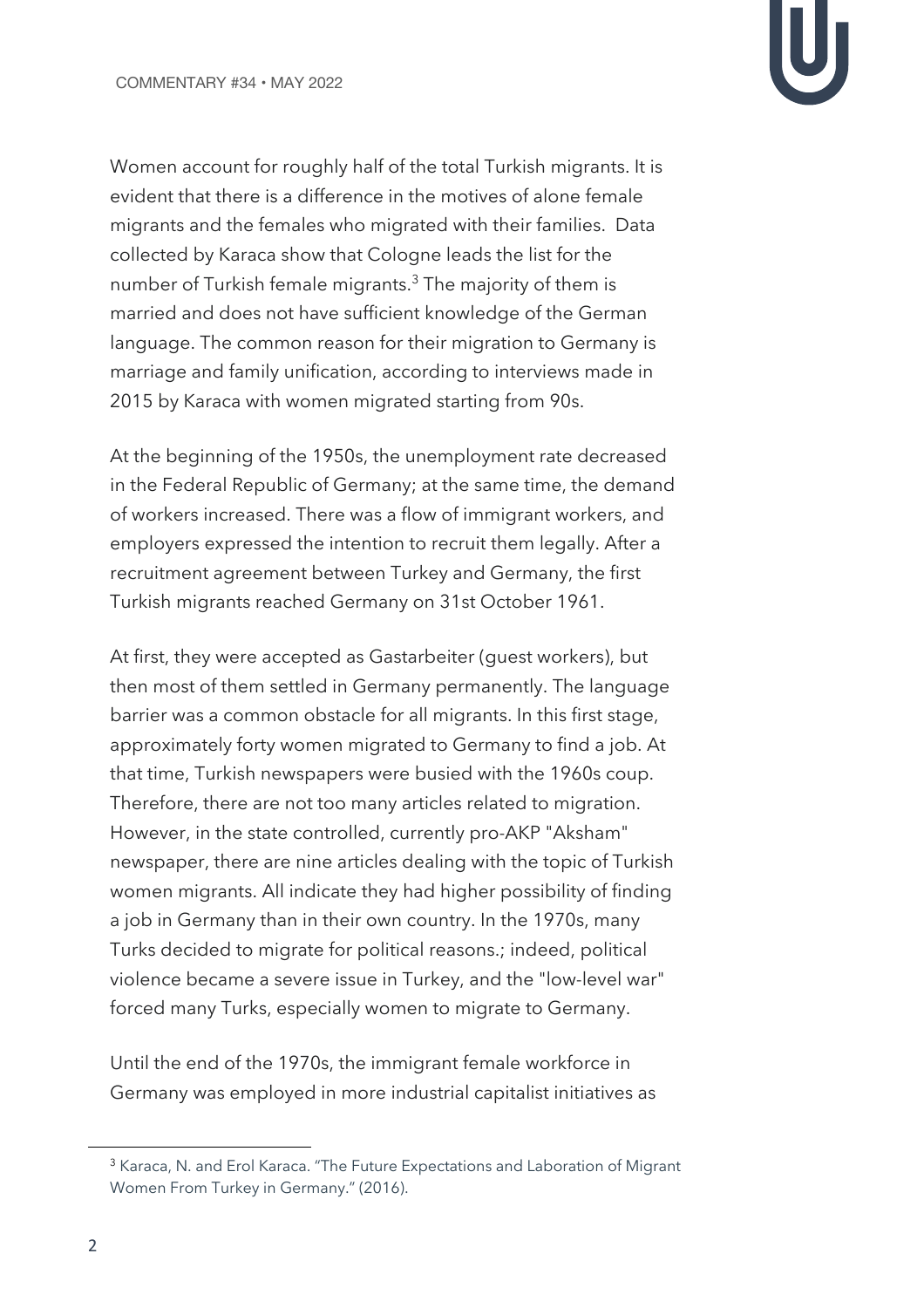labourers. In 1973, approximately 80% of Turkish immigrant women was employed in the manufacturing industry. From the 1980s, family unification was the crucial pull factor for female migrants. Religion and cultural differences have always been barriers for Turkish female migrants to integrate into German society. The women who migrated for family reason had more challenges to find a job because of their language barriers and lack of qualifications. According to Cagla Ulutash (2013), most of them migrated from rural areas with lower educational attainment and they worked as care workers which they found with the help of other Turkish migrants.<sup>4</sup> In the middle of the 2010s, after the failed coup and Erdogan's new constitutions, migration escalated once again. This time pull factor was the lack of political freedom. Prejudices and discrimination against women skyrocketed, and this represented a push factor for female migration.

The theory of the global care chain is an essential category for the increasing feminization of migration at a global level. Since the first decade of the twenty-first century, the demand for care workers has skyrocketed. Care workers are involved in physical and emotional activities, since they look after the member of private households, nursing, counselling, educating them.<sup>5</sup>

Although female care workers from Eastern European countries in Germany have a considerable presence in the care chain, the role of Turkish female immigrants is also noteworthy from several points of view. According to Ulutash's (2013) research, there were prejudices against Turkish female migrants: they were considered a shy, non-flexible, uneducated workforce. Therefore, their

<sup>4</sup> Ulutash, Çağla. "Almanya'Da Göçmen, Kadın Ve Temizlikçi Olmak." *Çalışma Ve Toplum*, vol. 2, 2013, doi:https://www.calismatoplum.org/Content/pdf/calismatoplum-1474-e60e7cc7.pdf.

<sup>5</sup> Helma Lutz and Ewa Palenga-Möllenbeck . "Global care chains." *Routledge Handbook of Immigration and Refugee Studies*, by Anna Triandafyllidou, Routledge, 2016, pp.227-230.